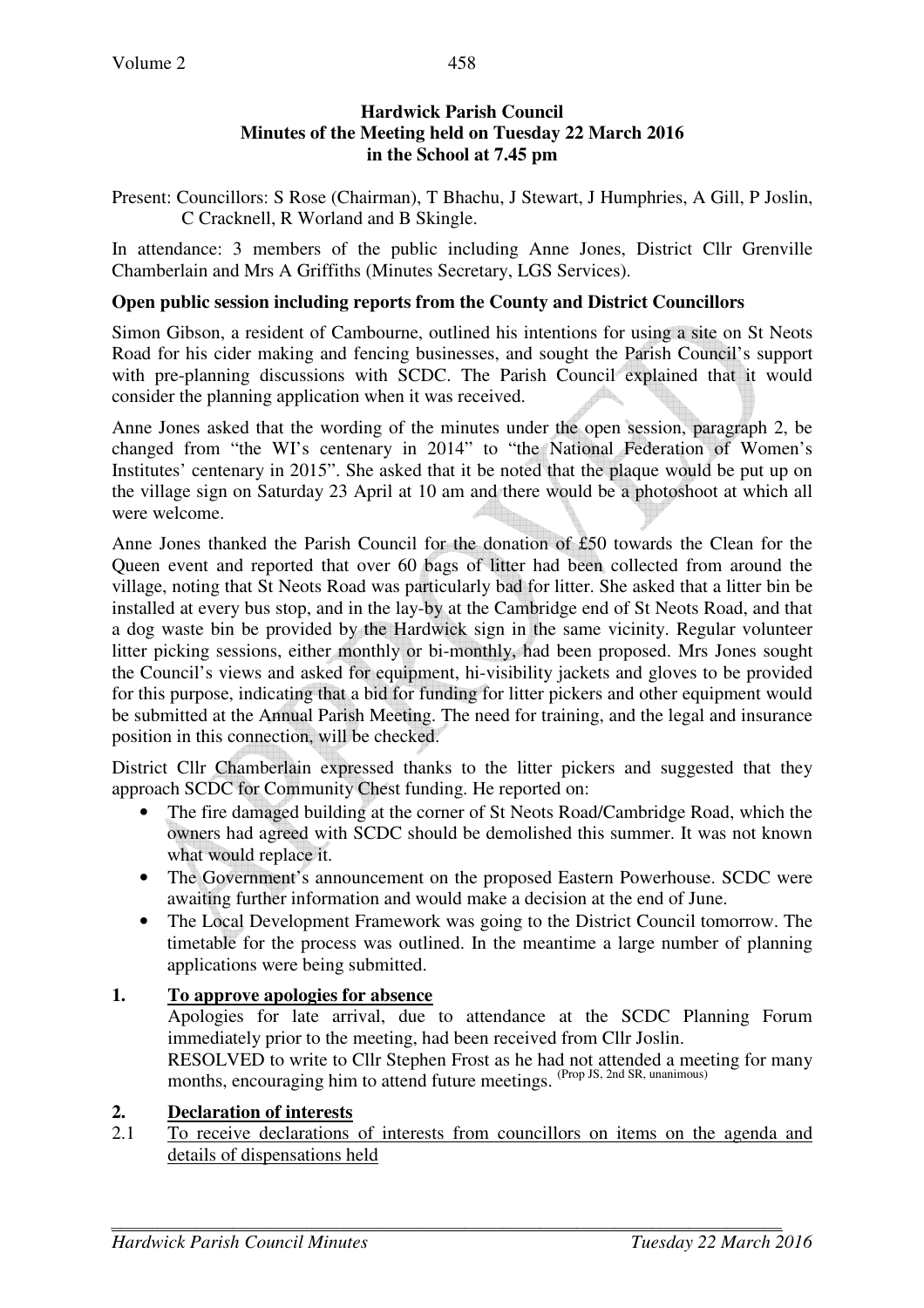Cllrs Stewart, Cracknell, Rose and Skingle declared an interest in item 4.1 as members of the HSSC, and also the existence of their dispensations allowing them to speak and vote.

Cllr Stewart declared an interest in item 6.3 as the applicant was his daughter, and indicated that he would leave the meeting while this item was discussed.

2.2 To receive written and grant any requests for dispensation as appropriate for items on this agenda None.

## **3. To approve the minutes of the previous meeting on 23 February 2016**

RESOLVED that the minutes of the meeting on 23 February 2016 be approved and signed by the Chairman as a true record, after an amendment under the open session paragraph 2 to read "centenary of the National Federation of Women's Institutes in  $2015$ ", and under 6.3, to add "Club" after "Cricket". (Prop AG, 2nd BS, unanimous) Cllr Joslin arrived at 8.20 pm.

### **4. Matters arising and carried forward from the last or previous meetings for discussion/decisions**

- 4.0.1 RESOLVED given concerns expressed that streetlight SC12 was still not working, despite having been reported again since the last meeting, and obstacles on the path caused a hazard in the darkness, that the Chairman should write to the Leader of the County Council to complain at the lack of action.
- 4.1 (4.4) To consider quotations for survey of Pavilion drains RESOLVED to accept the quotation from Dyno Rod for £420.00 plus VAT. <sup>(Prop JS, 2nd</sup>) JH, unanimous)

## **5. Correspondence/communications received**

 On a proposition by the Chairman, it was agreed to vary the order of business to take items 5.1, 5.2 and 5.8 together at this point.

5.1 Resident – Litter collection arrangements and complaint about litter at bus stops and around the Social Club

RESOLVED to obtain alternative quotations for the supply and installation of litter bins for the bus stops on St Neots Road and at the Toft end of Main Street, and to check that SCDC would be willing to empty them.

RESOLVED to consider if a litter bin should be installed at the lay-by past the Cambridge Road turn. Cllr Worland is to check how many bins would be required and this matter will be considered further at the next meeting when the costs are known. Cllr Bhachu left the meeting during this item at 8.38 pm.

RESOLVED not to proceed with the installation of a dog waste bin, given that there were other dog bins within a short distance.

RESOLVED having considered the areas covered by the litter picker that the Chairman will contact the Clerk.

- 5.2 Resident Possible litter picking group and request that the Parish Council fund the cost of litter picking equipment and litter bins at all bus stops RESOLVED to investigate the legal and insurance implications of a volunteer litter picking group and to await a proposal for funding at the Annual Parish Meeting. (Prop PJ, 2nd JH, unanimous)
- 5.8 Resident discarded rubbish on open space between Ashcroft and Sudeley Grove RESOLVED to report the discarded material to SCDC as fly tipping and subject to confirmation that SCDC will collect, when the date is known, that Cllrs Gill and Humphries should move the items to an appropriate place for collection by SCDC,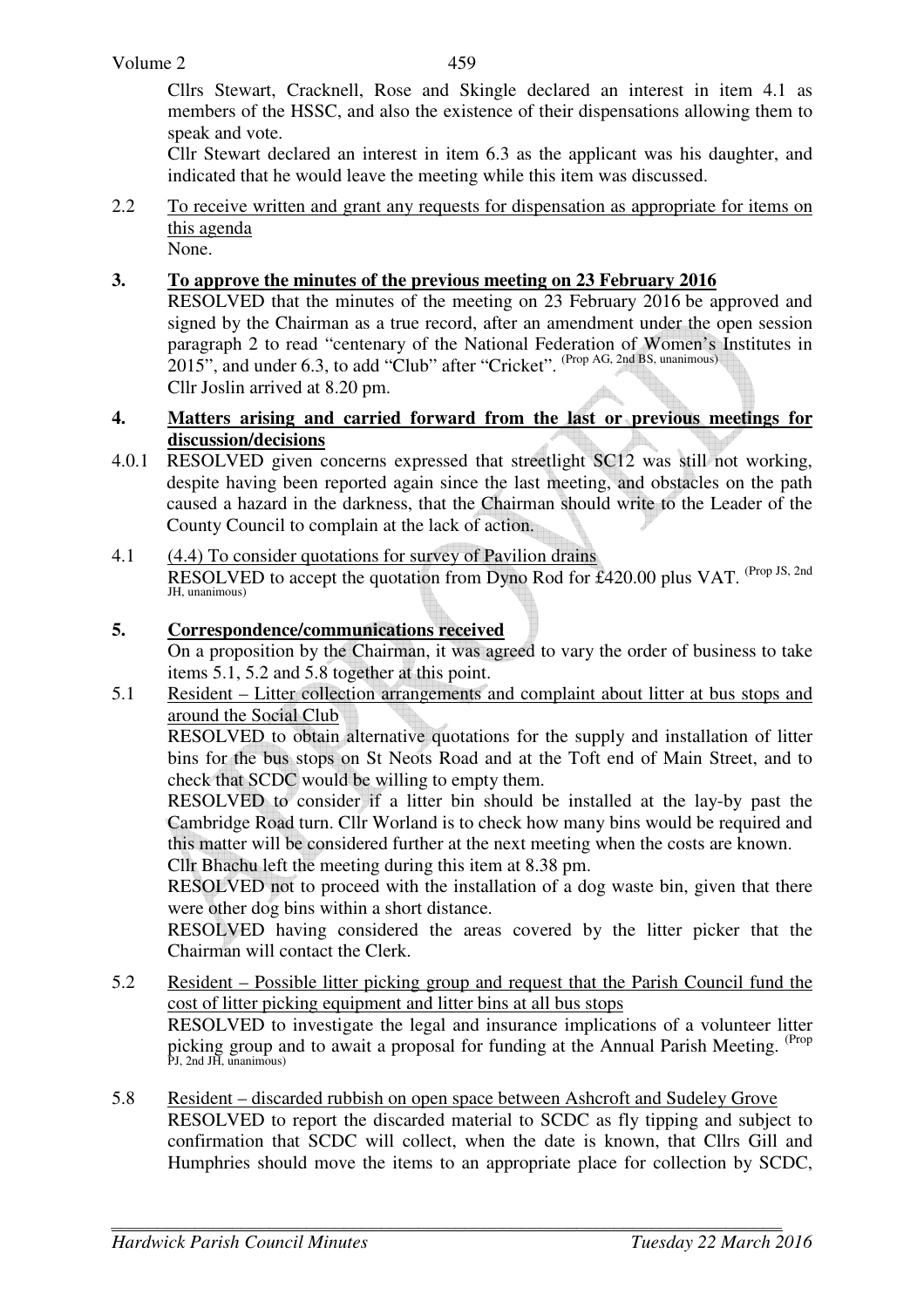after carrying out a risk assessment and submitting it to the Clerk. (Prop SR, 2nd BS, unanimous)

5.3 SCDC S106 agreement indemnity for land adj. 311 St Neots Road – to authorise its signing

RESOLVED that Cllrs Rose and Stewart should sign the S106 agreement on behalf of the Parish Council. (Prop PJ, 2nd CC, unanimous)

- 5.4 Resident request for no cycling signs on Grenadier Walk RESOLVED to check who has the power to authorise the signage and consider this further at the next meeting. (Prop JS, 2nd AG, carried with 7 in favour and 1 abstention)
- 5.5 SCDC Proposed Deed of Easement to Land at Grace Crescent, Hardwick RESOLVED to note this.
- 5.6 Resident hedges along Limes Road RESOLVED that the Parish Council will keep the hedges under observation and cut them back when necessary. (Prop AG, 2nd PJ, unanimous)
- 5.7 Cider maker and fencing contractor request for support to develop land and buildings at the rear of 25 St Neots Road RESOLVED to await the application.
- 5.8 Resident discarded rubbish on open space between Ashcroft and Sudeley Grove Taken earlier.

# **6. Planning Applications and Decision notices and tree works applications**

- 6.1 Planning applications received since the last meeting
- 6.1.1 S/0559/16/FL 52 Laxton Avenue Addition of conservatory to rear of house RESOLVED to recommend approval. (Prop PJ, 2nd JS, unanimous)
- 6.2 SCDC Decision Notices Details of planning permissions granted by SCDC or refusal notices since the last meeting can be viewed on the SCDC Planning Portal at http://plan.scambs.gov.uk/.
- 6.2.1 S/2935/15/FL 44 Main Street Extension to and change of use of existing self catering holiday accommodation unit to residential dwelling with new cart lodge and alterations and extension to the existing dwelling – Permission granted by SCDC.
- 6.2.2 S/3191/15/FL Wallis Farmhouse, 98 Main Street Stationing of timber Shepherd's Hut building and associated package treatment plant – Permission granted by SCDC.

# 6.3 Tree Works

6.3.1 7 Sudeley Grove

 Cllr Stewart, having previously declared an interest, left the meeting at 9.19 pm. RESOLVED to respond that the tree shown in the application belongs to the Parish Council and the Parish Council has previously informed the resident that if they wish to trim back branches to the boundary they can do so. The Parish Council objects to its removal. (Prop PJ, 2nd AG, carried with 1 abstention)

Cllr Stewart re-joined the meeting at 9.30 pm.

6.3.2 98 Main Street

RESOLVED having noted that a Tree Preservation Order had recently been made that the Parish Council had no comments.

## **7. Members reports and items for information only**

7.1 Report on Village Plan committee meeting on 17 February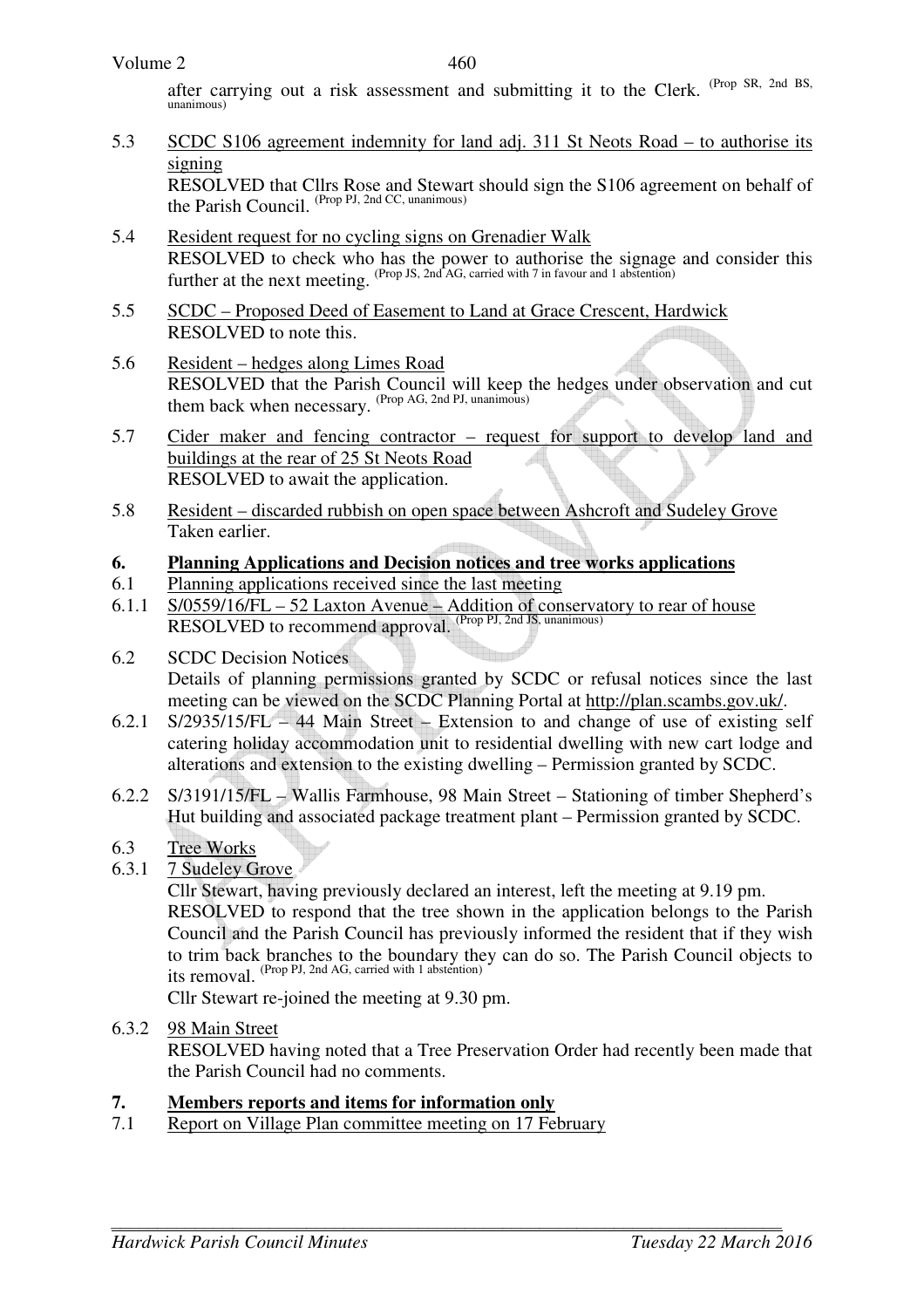RESOLVED to receive Cllr Joslin's verbal report that minutes will be circulated, a bank account has been opened and that the relative merits of a Neighbourhood or Village Plan are still being discussed.

Cllr Chamberlain will provide details of villages with a Neighbourhood Plan and ask SCDC to organise a briefing session and suggested that someone from the Planning Department could address the Annual Parish Meeting. SCDC are encouraging Neighbourhood Plans. There are concerns over the volume of potential planning applications. Cllr Joslin will attend the next meeting on 24 March.

# 7.2 Report on City Deal Local Liaison Forum meeting on 7 March

Cllr Chamberlain left the meeting at 9.40 pm.

RESOLVED to receive the verbal report from Cllrs Gill and Joslin. A Chairman and Vice-Chairman for the group have been appointed. Various aspects of the City Deal were explained. The local forum will feed into the decision made by the City Deal board. Ideas to take forward are being prepared for the next meeting, which Cllrs Gill and Joslin will attend.

At 9.47 pm a point of order was raised by Cllr Skingle regarding the duration of the meeting.

# 7.3 To consider the Connections Youth Bus correspondence

RESOLVED that this should be deferred to the next meeting when a request for funding from the Evangelical Church to hire the hall for a weekly Youth Club will also be considered.

## **8. Finance, procedure and risk assessment**

- 8.1 To consider any quotes for urgent work required because of risk None.
- 8.2 To receive play areas and skate park inspection reports

 RESOLVED to receive reports for Egremont Road, Church play area and the skate park.

RESOLVED to obtain quotations for the replacement of the rubber surround on the handles of the swings at the Egremont Road play area for the next meeting. <sup>(Prop JH, 2nd</sup>) JS, unanimous)

## 8.3 To receive the financial report and approve the payment of bills

RESOLVED to receive the financial report and that the invoices and bank statements be checked before the cheques are signed.

RESOLVED that the payments as listed in the finance report should be paid, plus R Cassey (Webmaster) £53.00, Hardwick Community Association (Affiliation Fee) £45.00, Hardwick School (Room hire) £63.00, Town & Country Tree Surgery (Priority C tree work) £1416.00, Pippins Cafe (Clean for the Queen event) £43.00 and Smartwater Technology (Sign) £42.00. (Prop JH, 2nd CC, unanimous)

| Valuation Office Agency (Land valuation) | £600.01  |
|------------------------------------------|----------|
| Grounds by Rounds (Grass cutting)        | £309.07  |
| Victoire Press (Hardwick Happenings)     | £641.00  |
| Salary                                   | £227.97  |
| Salary                                   | £121.33  |
| LGS Services (Admin support)             | £1213.90 |
|                                          |          |

Credits, including investment income and advertising income, were noted.

### **9. Members' items for the next agenda and for the Clerk's information and Closure of meeting**

The following will be agenda items for the next meeting: